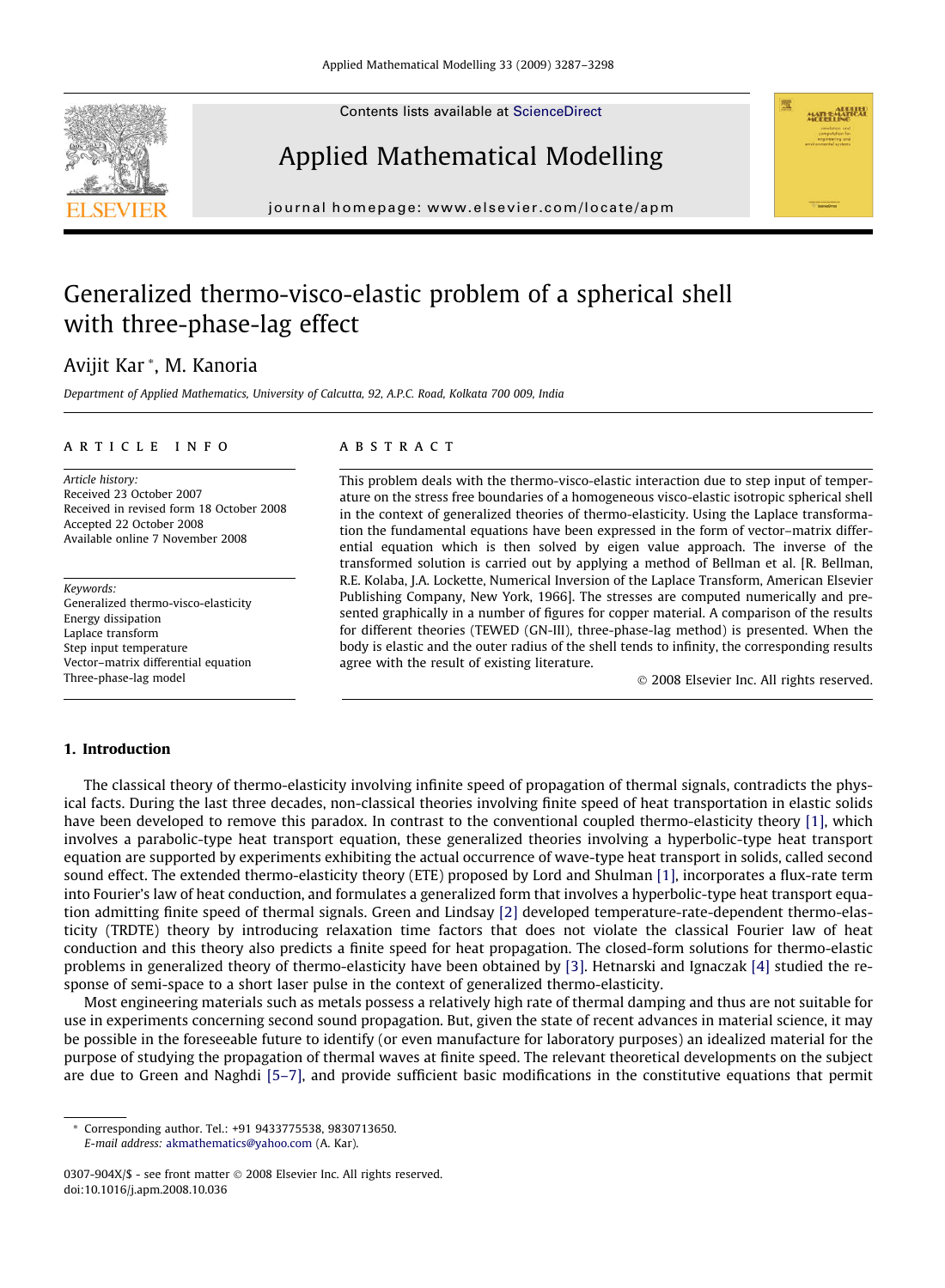treatment of a much wider class of heat flow problems, labelled as types I–III. The natures of these three types of constitutive equations are such that when the respective theories are linearized, type-I is the same as the classical heat equation (based on Fourier's law), whereas the linearized versions of types-II and -III theories permit propagation of thermal waves at finite speed. The entropy flux vector in types-II and -III ( i.e. thermo-elasticity without energy dissipation (TEWOED) and thermoelasticity with energy dissipation (TEWED)) models are determined in terms of the potential that also determines stresses. When Fourier conductivity is dominant the temperature equation reduces to classical Fourier law of heat conduction and when the effect of conductivity is negligible the equation has undamped thermal wave solutions without energy dissipation. Kar and Kanoria [\[8\]](#page-10-0) investigated thermo-elastic stress wave propagation in an unbounded body with a spherical hole following the theories developed in [\[2,7\].](#page-10-0) Several investigations relating to generalized thermo-elasticity theories (TEWOED(GN-II) and TEWED(GN-III)) have been presented by [\[8–16\].](#page-10-0)

Tzou [\[17\]](#page-11-0) have developed a new model called dual-phase-lag model for heat transport mechanism by considering microstructural effects into the delayed response in time in the macroscopic formulation by taking into account that increase of the lattice temperature is delayed due to phonon–electron interactions on the macroscopic level. Tzou [\[17\]](#page-11-0) introduced twophase-lags to both the heat flux vector and the temperature gradient. According to this model, classical Fourier's law  $\vec{q} = -K\vec{\nabla}T$  has been replaced by  $\vec{q}(P, t + \tau_q) = -K\vec{\nabla}T(P, t + \tau_q)$ , where the temperature gradient  $\vec{\nabla}T$  at a point *P* of the material at time  $t + \tau$  corresponds to the heat flux vector  $\vec{q}$  at the same point at time  $t + \tau_q$ . Here, *K* is the thermal conductivity of the material. The delay time  $\tau<sub>T</sub>$  is interpreted as that caused by the microstructural interactions and is called the phase-lag of the temperature gradient. The other delay time  $\tau_q$  is interpreted as the relaxation time due to the fast transient effects of thermal inertia and is called the phase-lag of the heat flux. For  $\tau_q = \tau_T = 0$ , this is identical with classical Fourier's law. If  $\tau_q = \tau$  and  $\tau_T = 0$ , Tzou [\[18\]](#page-11-0) refers to the model as single-phase-lag model.

The most recent and relevant development in themo-elasticity theory is three-phase-lag model [\[19\]](#page-11-0). Roychoudhuri established this model by introducing three-phase-lags in the heat flux vector, the temperature gradient and the displacement gradient. According to this model  $\vec{q}(P, t + \tau_q) = -[K\vec{\nabla}T(P, t + \tau_T) + K^*\vec{\nabla}v(P, t + \tau_y)],$  where  $\vec{\nabla}v(v = T)$  is the thermal displacement gradient and K<sup>\*</sup> is the additional material constant. To study some practical relevant problems and have found that in heat transfer problems involving very short time intervals and in the problems of very high heat fluxes, the hyperbolic equation gives significantly different results than the parabolic equation. According to this phenomenon the lagging behavior in the heat conduction in solid should not be ignored particularly when the elapsed times during a transient process are very small, say about  $10^{-7}$  second or the heat flux is very much high. Three-phase-lag model is very useful in the problems of nuclear boiling, exothermic catalytic reactions, phonon–electron interactions, phonon-scattering etc., where the delay time  $\tau_q$  captures the thermal wave behavior (a small scale response in time), the phase-lag  $\tau_T$  captures the effect of phonon–electron interactions (a microscopic response in space), the other delay time  $\tau_y$  is effective since, in the three-phase-lag model, the thermal displacement gradient is considered as a constitutive variable whereas in the conventional thermo-elasticity theory temperature gradient is considered as a constitutive variable.

The study of viscoelastic behavior is of interest in several contexts. First, materials used in engineering applications may exhibit viscoelastic behavior as an unintentional side effect. Second, the mathematics underlying visco-elasticity theory is of interest within the applied mathematics community. Third, visco-elasticity is of interest in some branches of material science, metallurgy and solid-state-physics. Fourth, the causal links between visco-elasticity and microstructure is exploited in the use of viscoelastic tests as an inspection tools. In reality all materials deviate from Hooke's law in various ways, for example, by exhibiting viscous-like as well as elastic characteristics. Viscoelastic materials are those for which the relationship between stress and strain depends on time. All materials exhibit some viscoelastic response. In common metals such as steel, aluminum, copper etc. at room temperature and small strain, the behavior does not deviate much from linear elasticity. Synthetic polymer, wood as well as metals at high temperature display significant viscoelastic effects.

The Kelvin–Voigt model is one of the macroscopic mechanical models often used to describe the viscoelastic behavior of material. This model represents the delayed elastic response subjected to stress where the deformation is time-dependent. Mishra [\[20\]](#page-11-0) studied magneto–thermo–mechanical interaction in an aeolotropic viscoelastic cylinder subject to periodic loading considering Kelvin–Voigt model of linear viscoelasticity. Several investigations relating to thermo-visco-elasticity theory have been presented by [\[21–24,28\].](#page-11-0)

The main object of the present paper is to study the thermo-visco-elastic stresses in an isotropic visco-elastic homogeneous spherical shell due to step input of temperatures on the stress free boundaries of the shell in the context of TEWED (GN-III) [\[6\]](#page-10-0) and three-phase-lag model [\[19\]](#page-11-0) of generalized thermo-visco-elasticity. Using the Laplace transformation the fundamental equations have been expressed in the form of vector–matrix differential equation which is then solved by eigen value approach. The inversion of Laplace transform is done following [\[25\]](#page-11-0). The results obtained theoretically have been computed numerically and are presented graphically for Copper material. A complete and comprehensive analysis and comparison of results of the above theories are presented.

#### 2. Basic equations and constitutive relations

We consider a homogeneous isotropic thermo-visco-elastic spherical shell of inner radius *a* and outer radius *b* in an undisturbed state and initially at uniform temperature  $T_0$ . We introduce spherical polar co-ordinates  $(r, \theta, \phi)$  with the centre of the cavity as the origin.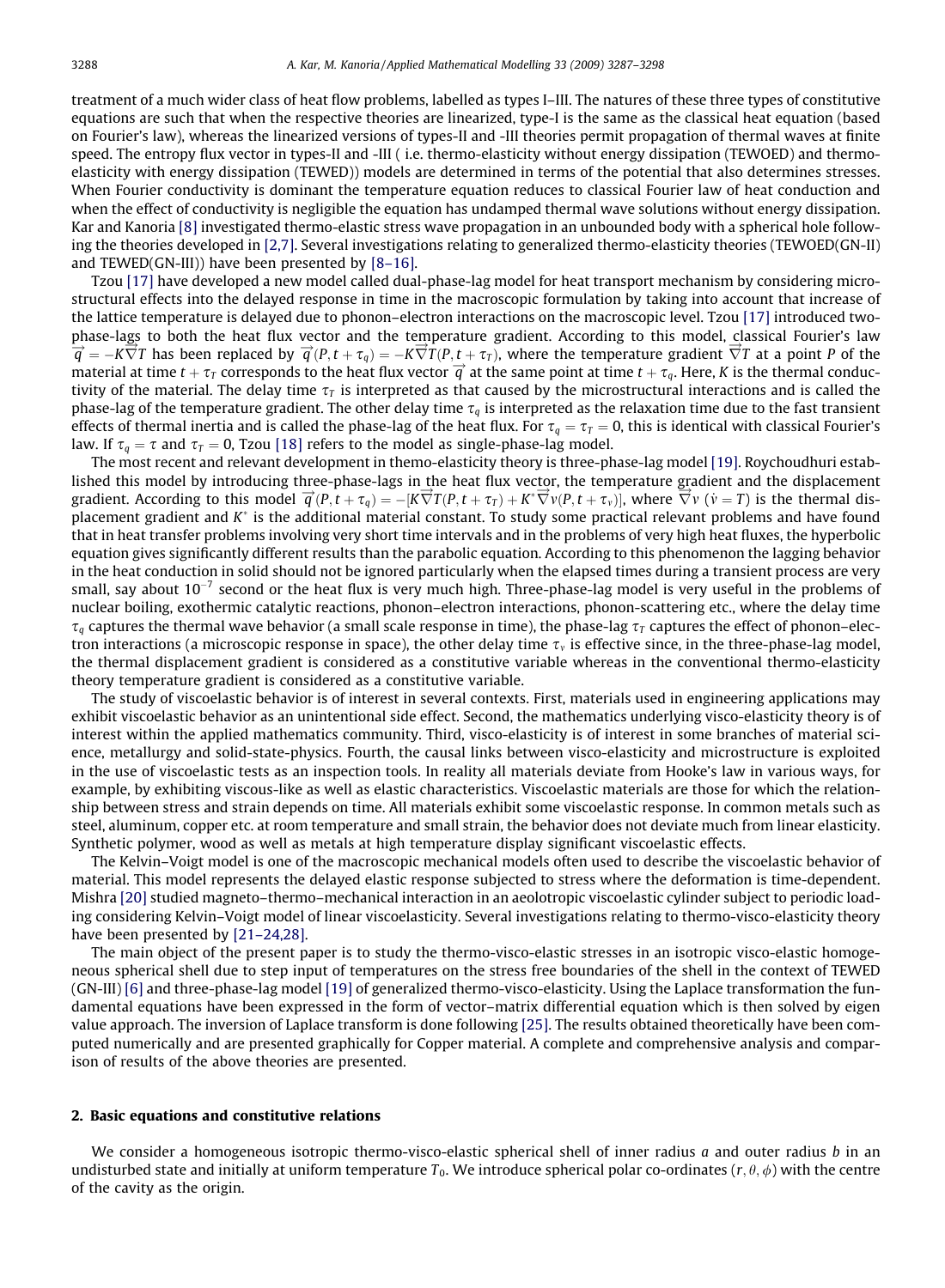<span id="page-2-0"></span>In the present problem (due to spherical symmetry) the displacement and temperature are assumed to be functions of *r* and time *t* only. The stress–strain–temperature relation in the present problem are (Kelvin–Voigt type [\[26\]\)](#page-11-0)

$$
\tau_{ij} = \lambda \left( 1 + t_0 \frac{\partial}{\partial t} \right) \Delta \delta_{ij} + 2 \mu \left( 1 + t_0 \frac{\partial}{\partial t} \right) e_{ij} - \gamma T \delta_{ij}, \tag{1}
$$

and generalized heat conduction equation in three-phase-lag model is

$$
K^*\nabla^2 T + \tau_\nu^*\nabla^2 \dot{T} + K\tau_T\nabla^2 \ddot{T} = \left(1 + \tau_q \frac{\partial}{\partial t} + \frac{1}{2}\tau_q^2 \frac{\partial^2}{\partial t^2}\right) (\rho C_e \ddot{T} + \gamma T_0 \ddot{\Delta}),\tag{2}
$$

where  $\tau_{ij}(i, j = r, \theta)$  is the stress tensor,  $\Delta$  is the dilatation, *T* is the temperature increase over the reference temperature *T*<sub>0</sub>,  $\gamma = (3\lambda + 2\mu)\alpha_t$ ,  $\lambda$  and  $\mu$  are the Lame's constants,  $\alpha_t$  is the coefficient of linear thermal expansion of the material, *K* is the coefficient of thermal conductivity,  $K^*$  is the additional material constant,  $\rho$  is the mass density,  $\mathcal{C}_e$  is the specific heat of the solid at constant strain,  $t_0$ ,  $\tau_T$  and  $\tau_q$  are the mechanical relaxation time, the phase-lag of temperature gradient and the phase-lag of heat flux, respectively. Also  $\tau_v^* = K + \tau_v K^*$ , where  $\tau_v$  is the phase-lag of thermal displacement gradient and  $\delta_{ij}$ is the Kronecker delta.

Eqs. (1) and (2), when  $\tau_T = \tau_q = \tau_y = 0$ , reduce to the equations of thermo-elasticity with energy dissipation (TEWED (GN-III)) for the viscous case.

If  $\boldsymbol{\mu} = [u(r,t), 0, 0]$  be the displacement vector, then

$$
\tilde{e}_{rr} = \frac{\partial u}{\partial r}, \quad e_{\theta\theta} = e_{\phi\phi} = \frac{u}{r}.
$$

The stress equation of motion in spherical polar co-ordinates is given by

$$
\frac{\partial \tau_{rr}}{\partial r} + \frac{2}{r} (\tau_{rr} - \tau_{\theta\theta}) = \rho \frac{\partial^2 u}{\partial t^2}.
$$
\n(4)

Introducing the following dimensionless quantities:

$$
U=\frac{(\lambda+2\mu)u}{a\gamma T_0};\quad (R,S)=\left(\frac{r}{a},\frac{b}{a}\right); \quad (\sigma_R,\sigma_\theta)=\frac{1}{\gamma T_0}(\tau_\pi,\tau_{\theta\theta}); \quad \Theta=\frac{T}{T_0}; \quad \eta=\frac{Gt}{a}; \quad G^2=\frac{\lambda+2\mu}{\rho};
$$

Eqs. (1), (2) and (4) become

$$
\sigma_R = \left(1 + \frac{t_0 G}{a} \frac{\partial}{\partial \eta}\right) \frac{\partial U}{\partial R} + 2\left(\lambda_1 + \lambda_2 \frac{\partial}{\partial \eta}\right) \frac{U}{R} - \Theta,
$$
\n(5)

$$
\sigma_{\theta} = \left(1 + \frac{t_0 G}{a} \frac{\partial}{\partial \eta}\right) \frac{U}{R} + \left(\lambda_1 + \lambda_2 \frac{\partial}{\partial \eta}\right) \left(\frac{\partial U}{\partial R} + \frac{U}{R}\right) - \Theta,
$$
\n(6)

$$
\left[a_0 + a_1 \frac{\partial}{\partial \eta} + a_2 \frac{\partial^2}{\partial \eta^2}\right] \left(\frac{\partial^2 \Theta}{\partial R^2} + \frac{2}{R} \frac{\partial \Theta}{\partial R}\right) = \left\{1 + b_1 \frac{\partial}{\partial \eta} + \frac{1}{2} b_1^2 \frac{\partial^2}{\partial \eta^2}\right\} \left[\frac{\partial^2 \Theta}{\partial \eta^2} + \epsilon \frac{\partial^2}{\partial \eta^2} \left(\frac{\partial U}{\partial R} + \frac{2U}{R}\right)\right],\tag{7}
$$

and

$$
\left(1+\frac{t_0G}{a}\frac{\partial}{\partial\eta}\right)\left[\frac{\partial^2 U}{\partial R^2}+\frac{2}{R}\frac{\partial U}{\partial R}-\frac{2U}{R^2}\right]=\frac{\partial\Theta}{\partial R}+\frac{\partial^2 U}{\partial\eta^2},\tag{8}
$$

where  $\lambda_1 = \frac{\lambda}{\lambda + 2\mu}$ ,  $\lambda_2 = \frac{\lambda_1 t_0 G}{q}$ ,  $a_0 = \frac{K^*}{\rho C_e G^2}$ ,  $a_1 = \frac{\tau_v^*}{\rho \rho C_e G}$ ,  $a_2 = \frac{\tau_T K}{\alpha^2 \rho C_e}$ ,  $b_1 = \frac{\tau_q G}{\alpha}$  and  $\epsilon = \frac{\gamma^2 T_0}{\rho C_e (\lambda + 2\mu)}$  are dimensionless constants.  $\epsilon$  being the thermo-elastic coupling constant.

The boundary conditions are given by

$$
\begin{aligned}\n\sigma_R &= 0 \quad \text{on} \quad R = 1, \quad S \quad \eta \ge 0, \\
\Theta &= \chi_1 H(\eta), \quad \text{on} \quad R = 1, \quad \eta > 0,\n\end{aligned} \tag{9}
$$

$$
=\chi_2 H(\eta) \quad \text{on} \quad R=S, \quad \eta>0,
$$
\n(11)

where  $\chi_1$  and  $\chi_2$  are dimensionless constants and  $H(\eta)$  is the Heaviside unit step function. The above conditions indicate that for time  $\eta \le 0$  there is no temperature ( $\theta = 0$ ). Thermal shocks are given on the boundaries of the shell ( $R = 1, S$ ) immediately after time  $\eta = 0$ . Thermal stresses in the elastic medium due to the application of these thermal shocks are calculated. We assume that the medium is at rest and undisturbed initially. The initial and regularity conditions can be written as

$$
U = \frac{\partial U}{\partial \eta} = \frac{\partial^2 U}{\partial \eta^2} = 0 \quad \text{and} \quad \Theta = \frac{\partial \Theta}{\partial \eta} = \frac{\partial^2 \Theta}{\partial \eta^2} = 0 \quad \text{at} \quad \eta = 0, \quad R \ge 1,
$$
\n(12)

$$
U = \Theta = \frac{\partial U}{\partial \eta} = \frac{\partial \Theta}{\partial \eta} = 0 \quad \text{when} \quad R \to \infty. \tag{13}
$$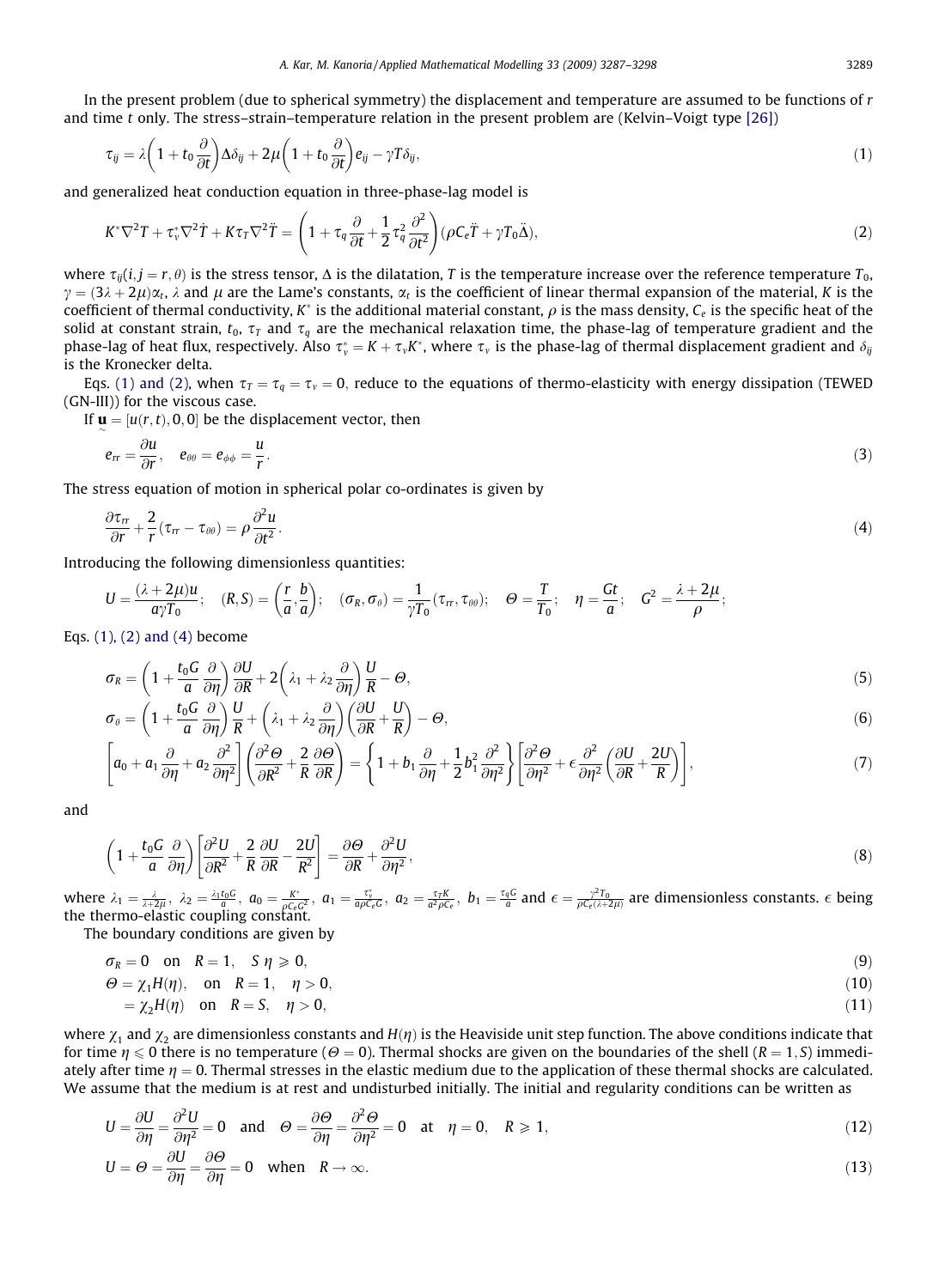## <span id="page-3-0"></span>3. Method of solution

Let

$$
\{\overline{U}(R,p),\overline{\Theta}(R,p)\}=\int_0^\infty \{U(R,\eta),\Theta(R,\eta)\}e^{-p\eta}d\eta,
$$

with  $Re(p) > 0$  denote the Laplace transform of *U* and  $\Theta$ , respectively. On taking Laplace transform, Eqs. (7) and (8) reduce to

$$
\frac{d^2\overline{\Theta}}{dR^2} + \frac{2}{R}\frac{d\overline{\Theta}}{dR} = a_3 \left[ \overline{\Theta} + \epsilon \left( \frac{d\overline{U}}{dR} + \frac{2\overline{U}}{R} \right) \right],\tag{14}
$$

and

$$
\frac{d^2\overline{U}}{dR^2} + \frac{2}{R}\frac{d\overline{U}}{dR} - \frac{2\overline{U}}{R^2} = a_4\left(\frac{d\overline{\Theta}}{dR} + p^2\overline{U}\right),\tag{15}
$$

where  $a_3 = \frac{p^2(1+b_1p+\frac{1}{2}b_1^2p^2)}{a_0+a_1p+a_2p^2}$  and  $a_4 = \frac{a}{a+t_0pG}$ .

Differentiating Eq. (14) with respect to *R* and using Eq. (15) we get

$$
\frac{d^2}{dR^2} \left( \frac{d\overline{\Theta}}{dR} \right) + \frac{2}{R} \frac{d}{dR} \left( \frac{d\overline{\Theta}}{dR} \right) - \frac{2}{R^2} \left( \frac{d\overline{\Theta}}{dR} \right) = a_3 \left[ \epsilon p^2 a_4 \overline{U} + (1 + \epsilon a_4) \frac{d\overline{\Theta}}{dR} \right].
$$
\n(16)

Eqs. (15) and (16) can be written in the form

$$
L(\overline{U}) = a_4 p^2 \overline{U} + a_4 \frac{d\Theta}{dR},\tag{17}
$$

and

$$
L\left(\frac{d\overline{\Theta}}{dR}\right) = \epsilon a_3 a_4 p^2 \overline{U} + a_3 (1 + \epsilon a_4) \frac{d\overline{\Theta}}{dR},\tag{18}
$$

where  $\epsilon$  is the thermo-elastic coupling constant and

$$
L \equiv \frac{d^2}{dR^2} + \frac{2}{R} \frac{d}{dR} - \frac{2}{R^2} \,. \tag{19}
$$

From Eqs. (17) and (18) we have the vector–matrix differential equation as follows:

$$
L\widetilde{V} = \widetilde{A}\widetilde{V},\tag{20}
$$

where

$$
\widetilde{V} = \left[ \overline{U}, \frac{d\overline{\Theta}}{dR} \right]^T, \quad \widetilde{A} = \left[ \begin{matrix} C_{11} & C_{12} \\ C_{21} & C_{22} \end{matrix} \right] \tag{21}
$$

and  $C_{11} = a_4 p^2$ ,  $C_{12} = a_4$ ,  $C_{21} = \epsilon a_3 a_4 p^2$ ,  $C_{22} = a_3 (1 + \epsilon a_4)$ .

## 4. Solution of the vector–matrix differential equation

Let

$$
\widetilde{V} = \widetilde{X}(m)\omega(R,m),\tag{22}
$$

where *m* is a scalar,  $\tilde{X}$  is a vector independent of *R* and  $\omega(R,m)$  is a non-trivial solution of the scalar differential equation

$$
L\omega = m^2 \omega. \tag{23}
$$

Let  $\omega = R^{-1/2}\omega_1$ . Therefore, from Eq. (23) we have

$$
\frac{d^2\omega_1}{dR^2} + \frac{1}{R}\frac{d\omega_1}{dR} - \left(\frac{9}{4R^2} + m^2\right)\omega_1 = 0.
$$
\n(24)

The solution of the Eq. (23) is

$$
\omega = [A_1 I_{3/2}(mR) + A_2 K_{3/2}(mR)] / \sqrt{R}.
$$
\n(25)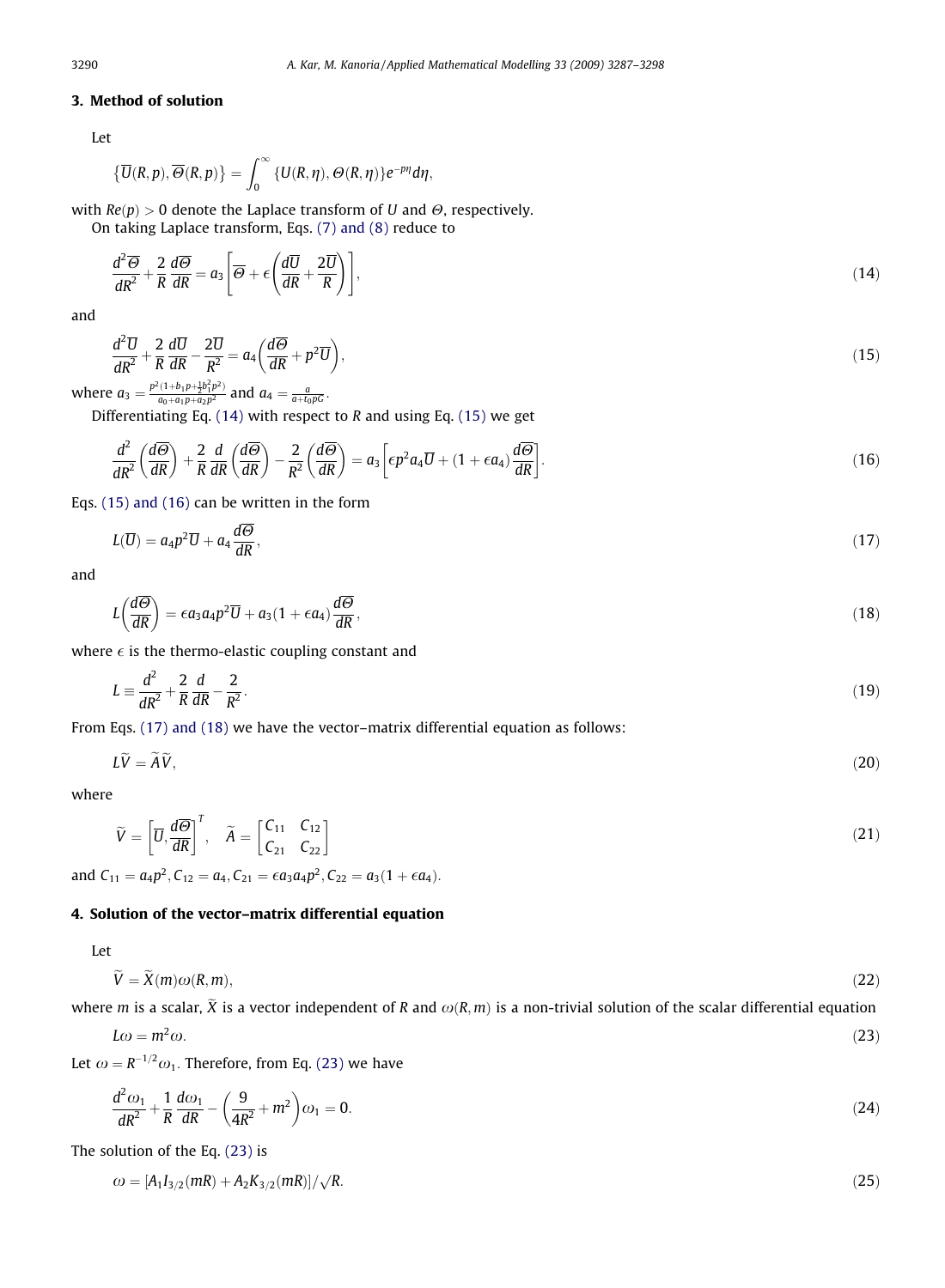<span id="page-4-0"></span>Using Eqs.  $(22)$  and  $(23)$  into Eq.  $(20)$  we get

$$
\widetilde{A}\widetilde{X} = m^2 \widetilde{X},\tag{26}
$$

where  $X(m)$  is the eigenvector corresponding to the eigenvalue  $m^2$ . The characteristic equation corresponding to A can be written as

$$
m^4 - (C_{11} + C_{22})m^2 + (C_{11}C_{22} - C_{12}C_{21}) = 0.
$$
\n(27)

The roots of the characteristic Eq. (27) are of the form  $m^2 = m_1^2$  and  $m^2 = m_2^2$ , where

$$
m_1^2 + m_2^2 = C_{11} + C_{22}, \quad m_1^2 m_2^2 = C_{11} C_{22} - C_{12} C_{21}.
$$
\n(28)

The eigenvectors  $X(m_j), j = 1, 2$  corresponding to eigenvalues  $m_j^2, j = 1, 2$  can be calculated as

$$
\widetilde{X}(m_j) = \begin{bmatrix} X_1(m_j) \\ X_2(m_j) \end{bmatrix} = \begin{bmatrix} C_{12} \\ -(C_{11} - m_j^2) \end{bmatrix}, \quad j = 1, 2.
$$
\n(29)

Therefore, the Eq. [\(22\)](#page-3-0) can be written as

$$
\widetilde{V} = \widetilde{X}(m_j)[A_1I_{3/2}(m_1R) + B_1K_{3/2}(m_1R)]/\sqrt{R} + \widetilde{X}(m_j)[A_1I_{3/2}(m_2R) + B_1K_{3/2}(m_2R)]/\sqrt{R}, \quad j = 1, 2.
$$
\n(30)

From equations in [\(21\)](#page-3-0) we can write

$$
\overline{U} = \sum_{i=1,2} C_{12} [A_i I_{3/2} (m_i R) + B_i K_{3/2} (m_i R)] / \sqrt{R},
$$
\n(31)

and

$$
\frac{d\overline{\Theta}}{dR} = -\sum_{i=1,2} (C_{11} - m_i^2) [A_i I_{3/2}(m_i R) + B_i K_{3/2}(m_i R)] / \sqrt{R},\tag{32}
$$

where  $I_{3/2}(m_iR)$  and  $K_{3/2}(m_iR)$  are the modified Bessel functions of order 3/2 of first and second kind, respectively. A<sub>i</sub>'s and B<sub>i</sub>'s  $i = 1, 2$  are independent of *R* but depend on *p* and are to be determined from the boundary conditions.

Using the recurrence relations of modified Bessel functions [\[27\]](#page-11-0) we obtain, from the Eq. (32)

$$
\overline{\Theta} = \sum_{i=1,2} \frac{(C_{11} - m_i^2)}{m_i} [A_i I_{1/2}(m_i R) + B_i K_{1/2}(m_i R)] / \sqrt{R},
$$
\n(33)

since

$$
\frac{1}{R^{1/2}}P_{3/2}(mR) = -\frac{d}{dR} \left[ \frac{P_{1/2}(mR)}{mR^{1/2}} \right],\tag{34}
$$

where  $P = I, K$ . Taking Laplace transform of the Eqs. [\(5\) and \(6\)](#page-2-0) we get

$$
\bar{\sigma}_{R} = \sum_{i=1,2} A_{i} \left[ a_{5} I_{3/2} (m_{i} R) - \frac{a_{4} p^{2}}{m_{i}} R I_{1/2} (m_{i} R) \right] / R^{3/2} + \sum_{i=1,2} B_{i} \left[ a_{5} K_{3/2} (m_{i} R) - \frac{a_{4} p^{2}}{m_{i}} R K_{1/2} (m_{i} R) \right] / R^{3/2}, \tag{35}
$$

and

$$
\bar{\sigma}_{\Theta} = \sum_{i=1,2} A_i \left[ a_6 I_{3/2} (m_i R) - \left\{ a_7 m_i + \frac{a_4 p^2 - m_i^2}{m_i} \right\} R I_{1/2} (m_i R) \right] / R^{3/2} + \sum_{i=1,2} B_i \left[ a_6 K_{3/2} (m_i R) - \left\{ a_7 m_i + \frac{a_4 p^2 - m_i^2}{m_i} \right\} R K_{1/2} (m_i R) \right] / R^{3/2}
$$
(36)

where  $a_5 = 2a_4(\lambda_1 + \lambda_2 p - \frac{t_0 p G}{a} - 1)$ ,  $a_6 = \left\{(\lambda_1 + \lambda_2 p)(1 - 2a_4) + \frac{1}{a_4}\right\}$ ,  $a_7 = (\lambda_1 + \lambda_2 p)a_4$ . Using the boundary conditions  $\bar{\sigma}_R = 0$ on  $R = 1$ ,  $R = S$  and  $\overline{\Theta} = \frac{\chi_1}{p}$  on  $R = 1$ ,  $\overline{\Theta} = \frac{\chi_2}{p}$  on  $R = S$ . and using the recurrence relations [\[27\]](#page-11-0) from Eqs. (33) and (34) we obtain

$$
A_1W_{11} + A_2W_{12} + B_1W_{13} + B_2W_{14} = 0,
$$
  
\n
$$
A_1W_{21} + A_2W_{22} + B_1W_{23} + B_2W_{24} = 0,
$$
  
\n
$$
A_1W_{31} + A_2W_{32} + B_1W_{33} + B_2W_{34} = \frac{\chi_1}{p},
$$
  
\n
$$
A_1W_{41} + A_2W_{42} + B_1W_{43} + B_2W_{44} = \frac{\chi_2}{p},
$$
\n(37)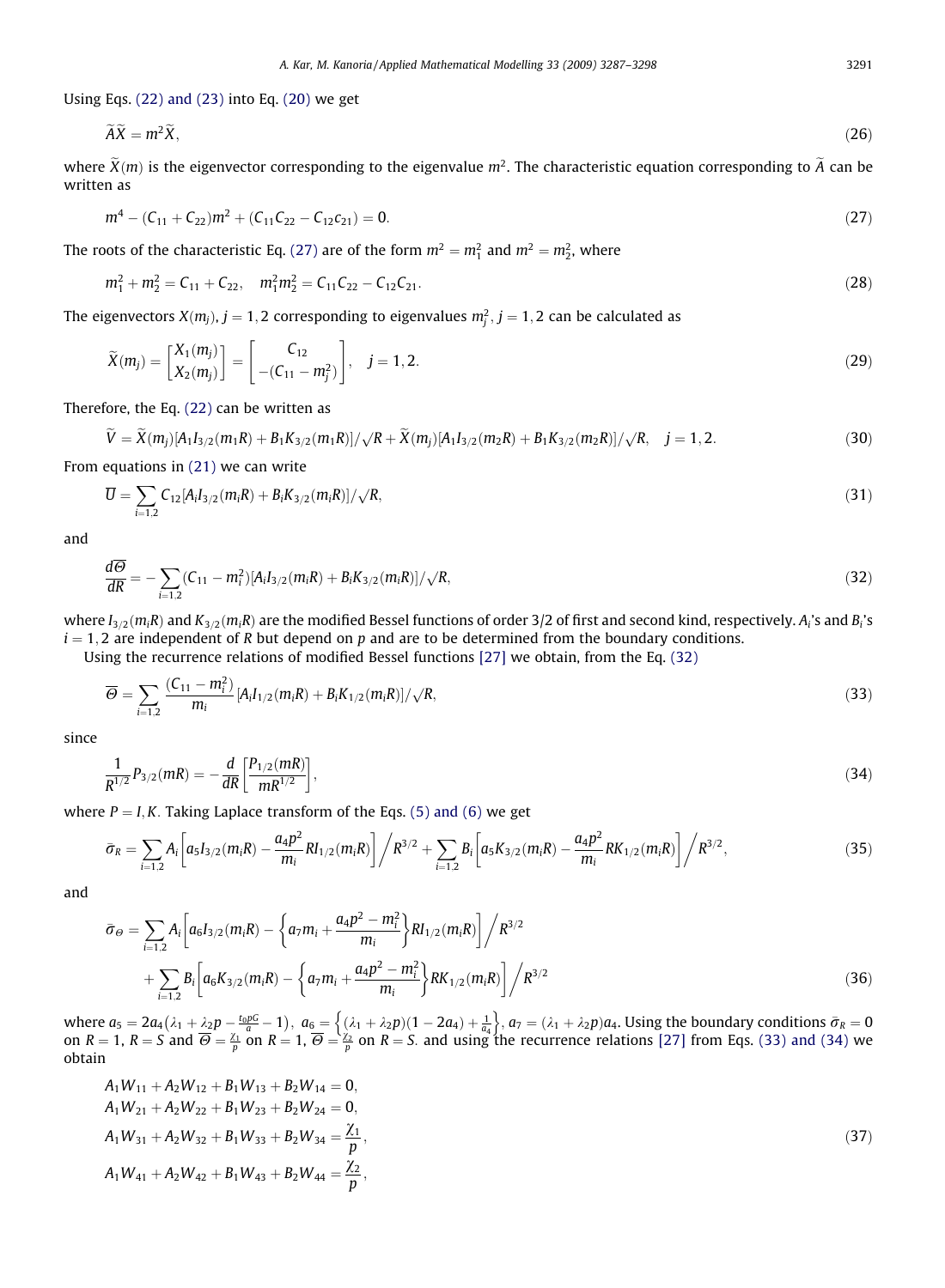where

$$
W_{1i} = a_5 P_{3/2}(m_j) - \frac{a_4 p^2}{m_j} P_{1/2}(m_j),
$$
  
\n
$$
W_{2i} = a_5 P_{3/2}(m_j S) - \frac{a_4 p^2}{m_j} P_{1/2}(m_j S),
$$
  
\n
$$
W_{3i} = \frac{a_4 p^2 - m_j^2}{m_j} P_{1/2}(m_j),
$$
  
\n
$$
W_{4i} = \frac{a_4 p^2 - m_j^2}{m_j S^{1/2}} P_{1/2}(m_j S),
$$
\n(38)

where  $P = I$  for  $i = j = 1, 2$ ;  $P = K$  for  $i = 3, j = 1$  and  $i = 4, j = 2$ . From [\(37\)](#page-4-0) the values of  $A_1$ ,  $A_2$ ,  $B_1$  and  $B_2$  are given as

$$
\begin{pmatrix} A_1 \ A_2 \ B_1 \ B_2 \end{pmatrix} = \begin{pmatrix} W_{11} & W_{12} & W_{13} & W_{14} \ W_{21} & W_{22} & W_{23} & W_{24} \ W_{31} & W_{32} & W_{33} & W_{34} \ W_{41} & W_{42} & W_{43} & W_{44} \end{pmatrix}^{-1} \begin{pmatrix} 0 \ 0 \ \frac{\chi_1}{\chi} \ \frac{\chi_2}{\chi} \ \frac{\chi_3}{\chi} \ \frac{\chi_4}{\chi} \end{pmatrix}.
$$
\n(39)

Eq. [\(27\)](#page-4-0) can be written as

$$
m^4 - (a_3 + a_4p^2 + \epsilon a_3a_4)m^2 + a_3a_4p^2 = 0.
$$
\n(40)

Therefore, the positive roots of Eq. (40) are

$$
m_1, m_2 = \frac{1}{2} \left( \sqrt{\alpha} \pm \sqrt{\beta} \right), \tag{41}
$$

where

$$
\alpha, \beta = \left(\sqrt{a_3} \pm \sqrt{a_4 p}\right)^2 + \epsilon a_3 a_4. \tag{42}
$$

Therefore,  $m_1$  and  $m_2$  are real and positive quantities.

## 5. Special case (when the body is non-viscous and infinite)

For non-viscous material  $t_0 = 0$ , i.e.,  $\lambda_2 = 0$  and  $a_4 = 0$ . Therefore,  $a_5 = -\frac{4\mu}{\lambda + 2\mu}$ ,  $a_6 = \frac{2\mu}{\lambda + 2\mu}$ , and  $a_7 = \frac{\lambda}{\lambda + 2\mu}$ . Hence, Eqs. [\(35\) and](#page-4-0) [\(36\)](#page-4-0) reduce to

$$
\bar{\sigma}_R = \sum_{i=1,2} A_i \left[ -\frac{4\mu}{\lambda + 2\mu} I_{3/2}(m_i R) - \frac{p^2}{m_i} R I_{1/2}(m_i R) \right] / R^{3/2} + \sum_{i=1,2} B_i \left[ -\frac{4\mu}{\lambda + 2\mu} K_{3/2}(m_i R) - \frac{p^2}{m_i} R K_{1/2}(m_i R) \right] / R^{3/2},\tag{43}
$$

and

$$
\bar{\sigma}_{\Theta} = \sum_{i=1,2} A_i \left[ \frac{2\mu}{\lambda + 2\mu} I_{3/2}(m_i R) - \frac{\lambda m_i^2 + (\lambda + 2\mu)(p^2 - m_i^2)}{(\lambda + 2\mu)m_i} R I_{1/2}(m_i R) \right] / R^{3/2} + \sum_{i=1,2} B_i \left[ \frac{2\mu}{\lambda + 2\mu} K_{3/2}(m_i R) - \frac{\lambda m_i^2 + (\lambda + 2\mu)(p^2 - m_i^2)}{(\lambda + 2\mu)m_i} R K_{1/2}(m_i R) \right] / R^{3/2},
$$
\n(44)

Moreover, for large value of *b* i.e. for large value of *S*,  $K_0(m_iS)$  and  $K_1(m_iS)$  tend to zero. Thus for large value of *b* the asymptotic expression of  $\bar{\sigma}_R(I)$  and  $\bar{\sigma}_\theta(I)$  are given as

$$
\bar{\sigma}_{R}(I) = \frac{\chi_{2}}{p} \frac{\sqrt{S}}{R^{2}}
$$
\n
$$
\times \frac{e^{-m_{2}(S-R)}\left[\frac{4\mu}{\lambda+2\mu}\left(1-\frac{1}{m_{1}S}\right)+\frac{p^{2}}{m_{1}}S\right] \times \left[\frac{4\mu}{\lambda+2\mu}\left(1-\frac{1}{m_{2}R}\right)+\frac{p^{2}}{m_{2}}R\right]-e^{-m_{1}(S-R)}\left[\frac{4\mu}{\lambda+2\mu}\left(1-\frac{1}{m_{2}S}\right)+\frac{p^{2}}{m_{2}}S\right] \times \left[\frac{4\mu}{\lambda+2\mu}\left(1-\frac{1}{m_{1}S}\right)+\frac{p^{2}}{m_{1}}R\right]}{\frac{p^{2}-m_{1}^{2}}{m_{1}}\left[\frac{4\mu}{\lambda+2\mu}\left(1-\frac{1}{m_{2}S}\right)+\frac{p^{2}}{m_{2}}S\right]-\frac{p^{2}-m_{2}^{2}}{m_{2}}\left[\frac{4\mu}{\lambda+2\mu}\left(1-\frac{1}{m_{1}S}\right)+\frac{p^{2}}{m_{1}}S\right]} \tag{45}
$$

 $\rightarrow$  0 as *S*  $\rightarrow \infty$ and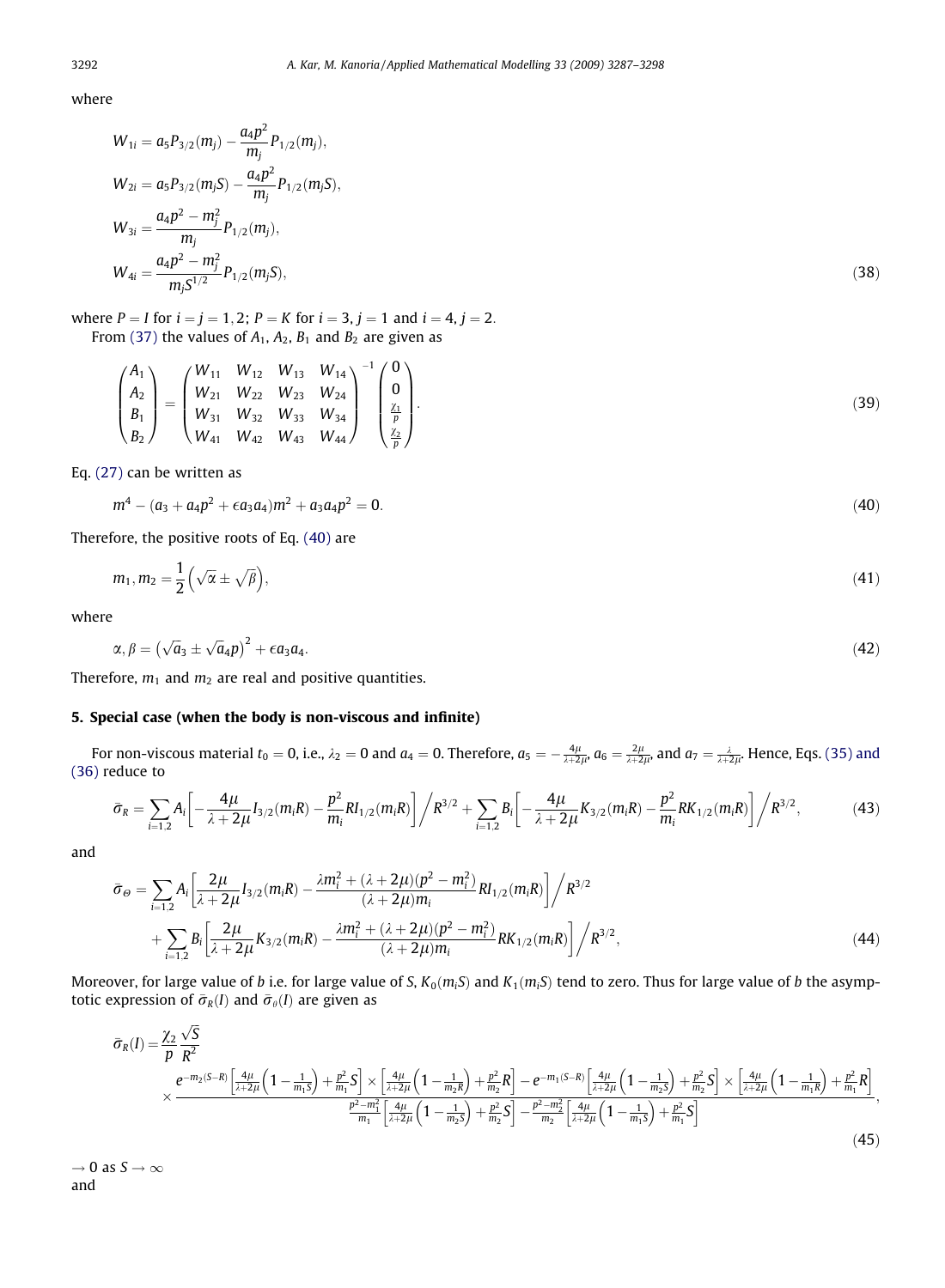$\bar{\sigma}_{\theta}(I)$ 

$$
=\frac{\chi_2}{p}\frac{\sqrt{S}}{R^2}\frac{e^{-m_1(S-R)}\left[\frac{2\mu}{2+2\mu}\left(1-\frac{1}{m_1R}\right)-\frac{\lambda m_1^2+(\lambda+2\mu)(p^2-m_1^2)}{(\lambda+2\mu)m_1}R\right]\times\left[\frac{4\mu}{2+2\mu}\left(1-\frac{1}{m_2S}\right)+\frac{p^2}{m_2}S\right]-e^{-m_2(S-R)}\left[\frac{2\mu}{\lambda+2\mu}\left(1-\frac{1}{m_2R}\right)-\frac{\lambda m_2^2+(\lambda+2\mu)(p^2-m_2^2)}{(\lambda+2\mu)m_2}R\right]\times\left[\frac{4\mu}{2+2\mu}\left(1-\frac{1}{m_1S}\right)+\frac{p^2}{m_1}S\right]}{\frac{p^2-m_1^2}{m_1}\left[\frac{4\mu}{\lambda+2\mu}\left(1-\frac{1}{m_2S}\right)+\frac{p^2}{m_2}S\right]-\frac{p^2-m_2^2}{m_2}\left[\frac{4\mu}{\lambda+2\mu}\left(1-\frac{1}{m_1S}\right)+\frac{p^2}{m_1}S\right]}{(46)}.
$$
\n
$$
(46)
$$

 $\rightarrow$  0 as *S*  $\rightarrow \infty$ . Therefore, as  $b \to \infty$ 

$$
\bar{\sigma}_R = \sum_{i=1,2} B_i \left[ -\frac{4\mu}{\lambda + 2\mu} K_{3/2}(m_i R) - \frac{p^2}{m_i} R K_{1/2}(m_i R) \right] / R^{3/2},\tag{47}
$$

$$
\bar{\sigma}_{\theta} = \sum_{i=1,2} B_i \left[ \frac{2\mu}{\lambda + 2\mu} K_{3/2} (m_i R) - \frac{\lambda m_i^2 + (\lambda + 2\mu)(p^2 - m_i^2)}{(\lambda + 2\mu)m_i} R K_{1/2} (m_i R) \right] / R^{3/2}, \tag{48}
$$

where  $B_i$ 's  $(i = 1, 2)$  are given as

$$
B_1 = -\frac{\chi_1}{p}
$$
  
\$\times \frac{m\_1 [4\mu m\_2 K\_{3/2}(m\_2) + (\lambda + 2\mu)p^2 K\_{1/2}(m\_2)] \times 4\mu [(p^2 - m\_2^2)m\_1 K\_{3/2}(m\_1)K\_{1/2}(m\_2) - (p^2 - m\_1^2)m\_2 K\_{1/2}(m\_1)K\_{3/2}(m\_2)] + (\lambda + 2\mu)p^2(m\_1^2 - m\_2^2)K\_{1/2}(m\_1)K\_{1/2}(m\_2)},\n(49)

and

$$
B_2 = \frac{\chi_1}{p}
$$
  
\n
$$
\times \frac{m_2 [4\mu m_1 K_{3/2}(m_1) + (\lambda + 2\mu)p^2 K_{1/2}(m_1)]}{4\mu [(p^2 - m_2^2)m_1 K_{3/2}(m_1)K_{1/2}(m_2) - (p^2 - m_1^2)m_2 K_{1/2}(m_1)K_{3/2}(m_2)] + (\lambda + 2\mu)p^2 (m_1^2 - m_2^2)K_{1/2}(m_1)K_{1/2}(m_2)}
$$
\n(50)

The values of  $m_1$  and  $m_2$  are the same for this problem and those in [\[8\]](#page-10-0) though the dimensionless forms are different. Therefore, the above results are equivalent to those in [\[8\]](#page-10-0).

#### 6. Numerical results and discussions

To get the solutions for displacement, temperature distribution and stresses in the space-time domain we have to apply the Laplace inversion formula to the Eqs. [\(31\), \(33\), \(35\) and \(36\),](#page-4-0) respectively, which have been done numerically using the method of [\[25\]](#page-11-0) for fixed value of the space variable and for  $\eta = \eta_i$ ,  $i = 1(1)7$ , where  $\eta_i$ 's are computed from roots of the shifted Legendre polynomial of  $7^{\circ}$  (see [Appendix\)](#page-10-0) with  $S = 4$ . The computations for the state variables are carried out for different values of  $R(R \ge 1)$  and values of  $\eta_i$  = 0.0257750, 0.138382, 0.352509, 0.693147, 1.21376, 2.04612, 3.67119. The materials chosen for numerical evaluation are copper material. The physical data for copper are taken as [\[29\].](#page-11-0)

$$
\rho = 8.96 \text{ g/cm}^3, \quad \epsilon = 0.0186, \quad T_0 = 20 \text{ °C},
$$
  
\n
$$
\lambda = 1.387 \times 10^{12} \text{ dy/cm}^2, \quad \mu = 0.448 \times 10^{12} \text{ dy/cm}^2,
$$
  
\n
$$
C_e = 0.23 \text{ cal/g } ^{\circ}C, \quad K = 0.92 \text{ cal/cm } ^{\circ}C \text{ s},
$$

and the hypothetical values of relaxation time parameters are taken as

$$
t_0 = 1.0 \times 10^{-7}
$$
 s,  $\tau_q = 2.0 \times 10^{-7}$  s,  $\tau_T = 1.5 \times 10^{-7}$  s,  $\tau_v = 1.0 \times 10^{-7}$  s.

In the case of G–N theory K\* is an additional material constant depending on the material. For copper material K\* is taken as  $K^* = \frac{C_e(\lambda + 2\mu)}{4}$  [\[10\].](#page-10-0)

The results of the numerical evaluation of the thermo-elastic stress variations, temperature distribution and displacement are illustrated in [Figs. 1–6.](#page-7-0) The variation of the stresses, temperature and displacement are observed when the step input of temperatures  $\chi_1 = 4$  and  $\chi_2 = 3$  are applied on the inner boundary  $R = 1$  and outer boundary  $S = 4$  of the shell, respectively in three-phase-lag model and TEWED (GN-III) model. Almost oscillatory natures are observed for the profiles of the stress components ( $\sigma_R$  and  $\sigma_q$ ), temperature distribution and displacement. It is also observed that the qualitative behavior are almost same for both the models (three-phase-lag model and TEWED (GN-III) model). [Fig. 1a and 1b](#page-7-0) show the variation of the thermo-elastic radial stress  $\sigma_R$  against radial distance *R* for time  $\eta = 1.21$  and 0.026, respectively. In [Fig. 1a,](#page-7-0) the amplitude of oscillation for thermo-elastic radial stress  $\sigma_R$  is more pronounced in the case of three-phase-lag model in comparison with TEWED (GN-III) model. It is also observed that due to the presence of viscosity term in the three-phase-lag model the amplitude of the thermo-elastic radial stress  $\sigma_R$  has appreciably decreased for viscous case in comparison with non-viscous case. Similar behavior is also observed for thermo-elastic radial stress  $\sigma_R$  in the case of TEWED (GN-III) model.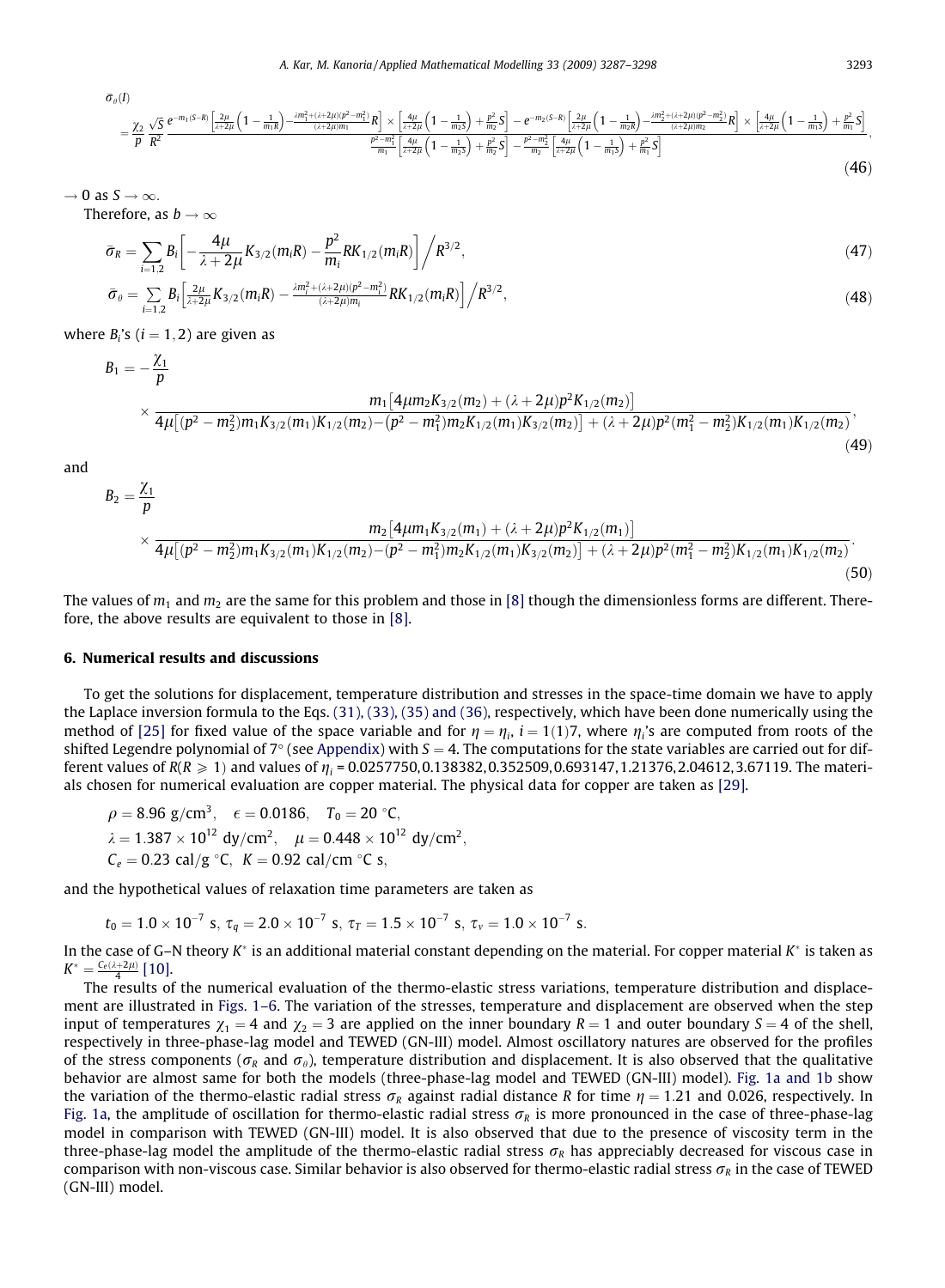<span id="page-7-0"></span>

Fig. 1a. Radial stress vs. *R* for time  $\eta = 1.21$ .



Fig. 1b. Radial stress vs. *R* for time  $\eta = .026$ .



Fig. 2a. Hoop stress vs. *R* for time  $\eta = 1.21$ .

In Fig. 1b, when time is small ( $\eta = 0.026$ ) i.e. at early stage of wave propagation both the models give close results, whereas for comparatively large time (Fig. 1a) the waves propagate with different speeds. It is clear from figures that the numerical results for the radial stress are found to satisfy the theoretical boundary conditions.

Figs. 2a and 2b are plotted for thermo-elastic hoop stress  $\sigma_\theta$  against radial distance *R* for time  $\eta = 1.21$  and .026, respectively for three-phase-lag model and TEWED (GN-III) model. It is clear from Fig. 2a that the maximum stress occurs at the inner boundary. It is also clear that oscillatory nature is more prominent in the case of three-phase-lag model in comparison with TEWED (GN-III) model when viscosity term is encountered, whereas for non-viscous case both the models give close results for time  $\eta = 1.21$ . It is observed from [Fig. 2b](#page-8-0) that at the early stage ( $\eta = .026$ ) the maximum stress occurs near the boundaries and it almost disappears in the interior of the shell for both the models (both viscous and non-viscous case), whereas for comparatively large time (Fig. 2a) the wave propagates with different speeds (viscous case).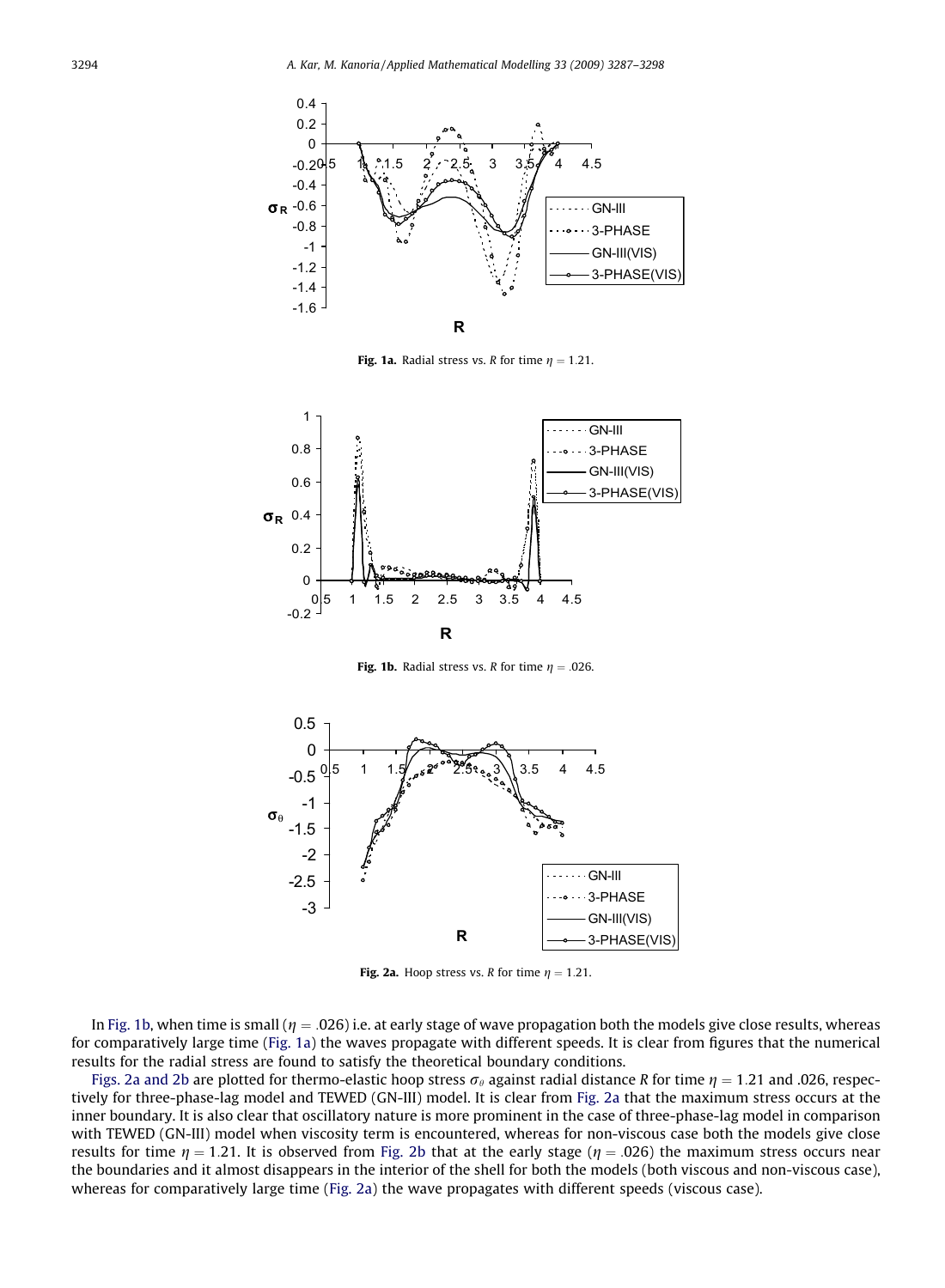<span id="page-8-0"></span>

Fig. 2b. Hoop stress vs. *R* for time  $\eta = .026$ .



Fig. 3. Radial stress vs.  $\eta$  for  $R = 1.4$ .



Fig. 4. Hoop stress vs.  $\eta$  for  $R = 1.4$ .

Figs. 3 and 4 depict the variations of  $\sigma_R$  and  $\sigma_\theta$  versus time  $\eta$  for  $R = 1.4$ , respectively. It is seen that the stress waves propagate with time and magnitudes of both the stresses in three-phase-lag model are large in comparison with TEWED (GN-III) model for both viscous and non-viscous case.

[Fig. 5](#page-9-0) shows the graphs of temperature distribution ( $\Theta$ ) against the radial distance *R* for fixed time  $\eta = 1.21$ . Here, it is observed that the magnitude of temperature distribution in three-phase-lag model is slightly greater than that corresponding to the TEWED (GN-III) model for both viscous and non-viscous case. Also the magnitude of temperature distribution ( $\Theta$ )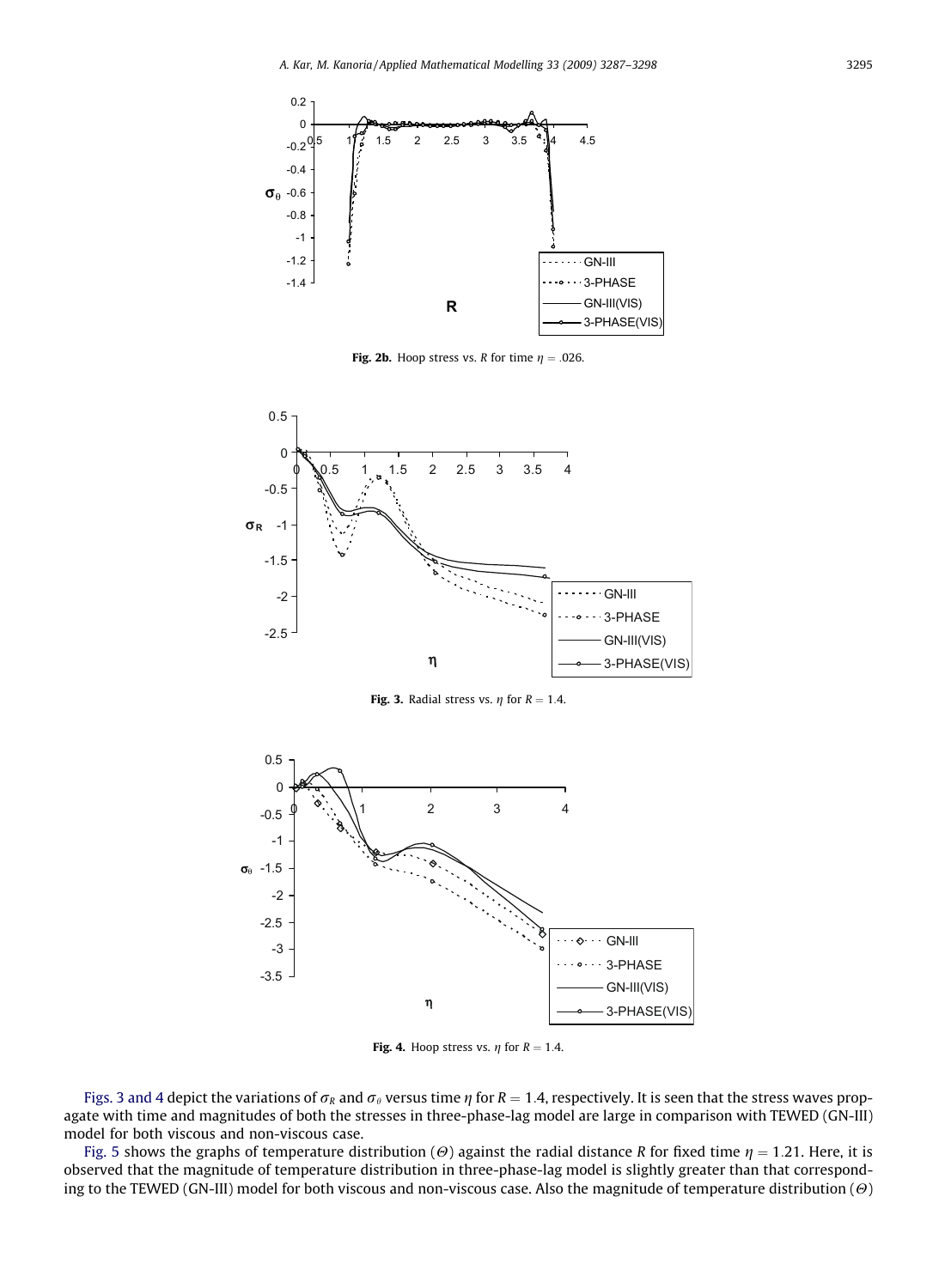<span id="page-9-0"></span>

**Fig. 5.** Radial variation of temperature for time  $\eta = 1.21$ .



Fig. 6. Radial variation of displacement for time  $\eta = 1.21$ .

is large for non-viscous case in comparison with viscous case. It is also seen that the numerical results satisfy the boundary conditions ( $\chi_1 = 4$  on  $R = 1$  and  $\chi_2 = 3$  on  $S = 4$ ), which are in agreement with our theoretical results.

Fig. 6 is plotted for radial variation of the displacement for fixed time  $\eta = 1.21$ . Here, we observe that the amplitudes of oscillation is greater for the three-phase-lag model in comparison with the TEWED (GN-III) model for both the viscous and non-viscous case. It is also observed that in the viscous case the amplitude of thermo-elastic displacement is appreciably decreased for both the models in comparison with non-viscous case. For all above numerical calculations FORTRAN-77 programming Language has been used.

#### Acknowledgements

We are grateful to Prof. S.C. Bose of the Department of Applied Mathematics, University of Calcutta for his kind help and guidance in the preparation of the paper. We also express our sincere thanks to the reviewers for their valuable suggestions for the improvement of the paper. Avijit Kar is grateful to the Council of Scientific and Industrial Research (C.S.I.R), New Delhi for the award of a fellowship.

#### Appendix

Let the Laplace transform of  $\sigma_i(R, \eta)$  be given by

$$
\bar{\sigma}_j(R,p) = \int_0^\infty e^{-p\eta} \sigma_j(R,\eta) d\eta. \tag{A.1}
$$

We assume that  $\sigma_j(R,\eta)$  is sufficiently smooth to permit the use of the approximate method we apply.

Putting  $x = e^{-\eta}$  in equation (A.1) we obtain

$$
\bar{\sigma}_j(R,p) = \int_0^1 x^{p-1} g_j(R,x) dx, \tag{A.2}
$$

where

$$
g_j(R,x) = \sigma_j(R, -\log x). \tag{A.3}
$$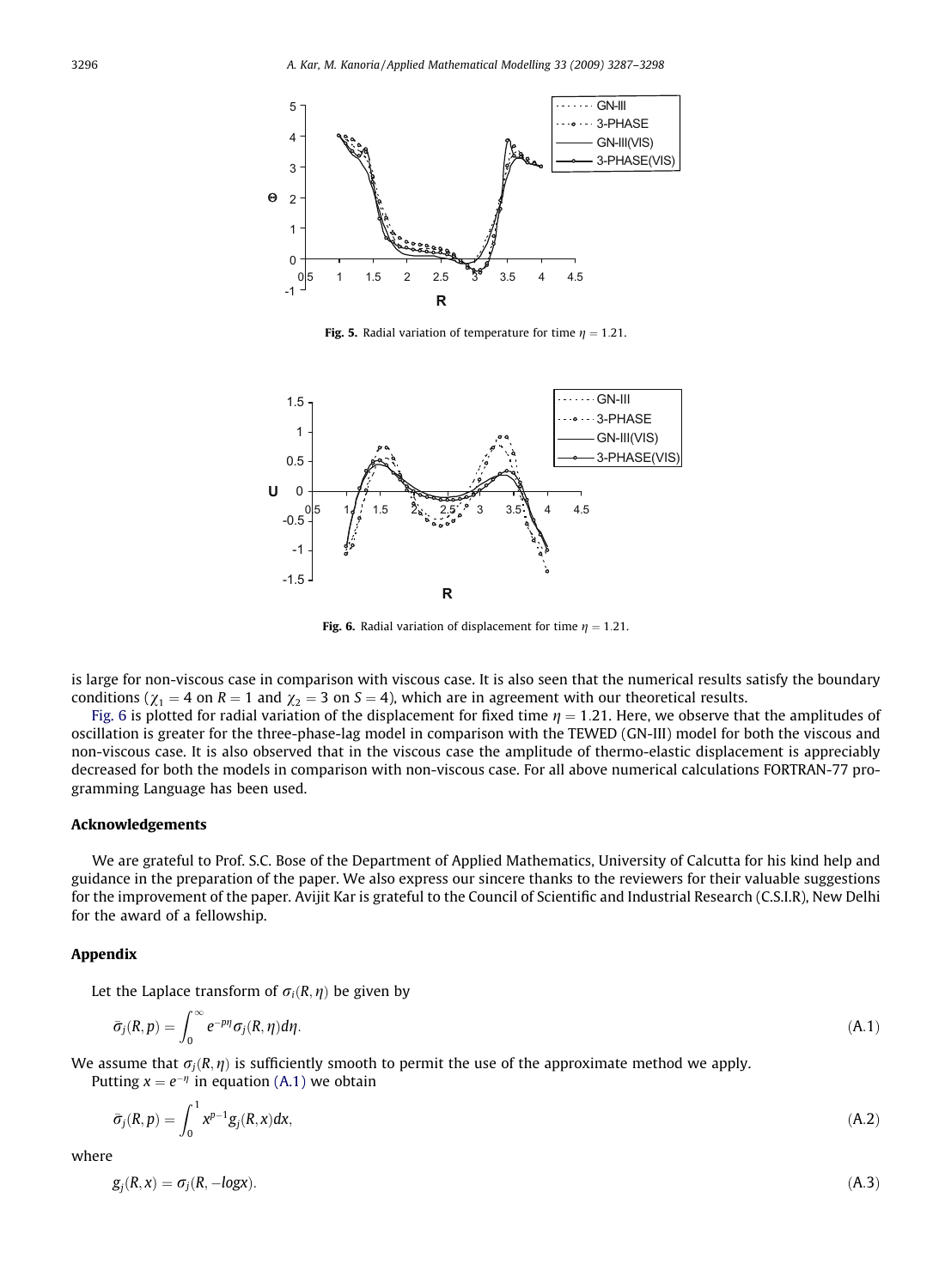<span id="page-10-0"></span>Applying the Gaussian quadrature rule to the equation [\(A.2\)](#page-9-0) we obtain the approximate relation

$$
\sum_{i=1}^{n} W_{i} x_{i}^{p-1} g_{j}(R, x_{i}) = \bar{\sigma}_{j}(R, p), \qquad (A.4)
$$

where  $x_i$ 's( $i = 1, 2, ..., n$ ) are the roots of the shifted Legendre polynomial and  $W_i$ 's( $i = 1, 2, ..., n$ ) are the corresponding weights [Bellman] and  $p = 1(1)n$ .

For  $p = 1(1)n$ , the equations (A.4) can be written as

$$
W_1g_j(R, x_1) + W_2g_j(R, x_2) + \cdots + W_ng_j(R, x_n) = \bar{\sigma}_j(R, 1)
$$
  
\n
$$
W_1x_1g_j(R, x_1) + W_2x_2g_j(R, x_2) + \cdots + W_nx_ng_j(R, x_n) = \bar{\sigma}_j(R, 2)
$$
  
\n:  
\n
$$
W_1x_1^{n-1}g_j(R, x_1) + W_2x_2^{n-1}g_j(R, x_2) + \cdots + W_nx_n^{n-1}g_j(R, x_n) = \bar{\sigma}_j(R, n)
$$

Therefore,

$$
\begin{pmatrix} g_j(R, x_1) \\ g_j(R, x_2) \\ \vdots \\ g_j(R, x_n) \end{pmatrix} = \begin{pmatrix} W_1 & W_2 & \cdots & W_n \\ W_1x_1 & W_2x_2 & \cdots & W_nx_n \\ \vdots & \vdots & \ddots & \vdots \\ W_1x_1^{n-1} & W_2x_2^{n-1} & \cdots & W_nx_n^{n-1} \end{pmatrix}^{-1} \begin{pmatrix} \bar{\sigma}_j(R, 1) \\ \bar{\sigma}_j(R, 2) \\ \vdots \\ \bar{\sigma}_j(R, n) \end{pmatrix}.
$$
 (A.5)

(As the matrix is the product of diag{ $W_i$ } multiplied by Vander Monde matrix, it can be shown that the matrix is nonsingular.)

 $H$ ence  $g_j(R, x_1)$ ,  $g_j(R, x_2)$ , ...,  $g_j(R, x_n)$  are known. For  $n = 7$  we have

| Roots of the shifted  | Corresponding Weights |
|-----------------------|-----------------------|
| Legendre Polynomial   |                       |
| 2.5446043828620886E-2 | 6.4742483084434816E-2 |
| 1.2923440720030282E-1 | 1.3985269574463828E-1 |
| 2.9707742431130145E-1 | 1.9091502525255938E-1 |
| 5.0000000000000000E-1 | 2.0897959183673466E-1 |
| 7.0292257568869853E-1 | 1.9091502525255938E-1 |
| 8.7076559279969706E-1 | 1.3985269574463828E-1 |
| 9.7455395617137909E-1 | 6.4742483084434816E-2 |

From equations in (A.5) we can calculate the discrete values of  $g_j(R, x_i)$  i.e.,  $\sigma_j(R, \eta_i)$ ; ( $i = 1, 2, ..., 7$ ) and finally using interpolation we obtain the stress components  $\sigma_i(R, \eta)$ ; (*i* = *R*,  $\theta$ ).

#### References

- [1] H.W. Lord, Y. Shulman, A generalized dynamic theory of thermoelasticity, J. Mech. Phys. Solid 15 (1967) 299–309.
- [2] A.E. Green, K.A. Lindsay, Thermoelasticity, J. Elast. 2 (1972) 1–7.
- [3] R.B. Hetnarski, J. Ignaczak, Generalized thermoelasticity: closed form solutions, J. Therm. Stress 16 (1993) 473–498.
- [4] R.B. Hetnarski, J. Ignaczak, Generalized thermoelasticity: response of semi-space to a short laser pulse, J. Therm. Stress 17 (1994) 377–396.
- [5] A.E. Green, P.M. Naghdi, A re-examination of the basic postulate of thermo-mechanics, Proc. Roy. Soc. Lond. 432 (1991) 171–194.
- [6] A.E. Green, P.M. Naghdi, An undamped heat wave in an elastic solid, J. Therm. Stress 15 (1992) 253–264.
- [7] A.E. Green, P.M. Naghdi, Thermoelasticity without energy dissipation, J. Elast. 31 (1993) 189–208.
- [8] A. Kar, M. Kanoria, Thermoelastic interaction with energy dissipation in an unbounded body with a spherical hole, Int. J. Solid Struct. 44 (2007) 2961–2971.
- [9] S.K. Roychoudhuri, P.S. Dutta, Thermoelastic interaction without energy dissipation in an infinite solid with distributed periodically varying heat sources, Int. J. Solid Struct. 42 (2005) 4192–4203.
- [10] J.N. Sharma, R.S. Chouhan, On the problem of body forces and heat sources in thermoelasticity without energy dissipation, Ind. J. Pure Appl. Math. 30 (1999) 595–610.
- [11] S.K. Roychoudhuri, N. Bandyopadhyay, Thermoelastic wave propagation in a rotating elastic medium without energy dissipation, Int. J. Math. Math. Sci. 1 (2004) 99–107.
- [12] A. Kar, M. Kanoria, Thermoelastic interaction with energy dissipation in an infinitely extended thin plate containing a circular hole, Far East J. Appl. Math. 24 (2006) 201–217.
- [13] A. Kar, M. Kanoria, Thermoelastic interaction with energy dissipation in a transversely isotropic thin circular disc, Euro. J. Mech. A: Solid 26 (2007) 969–981.
- [14] D.S. Chandrasekharaiah, Thermoelastic plane waves without energy dissipation, Mech. Res. Commun. 23 (1996) 549–555.